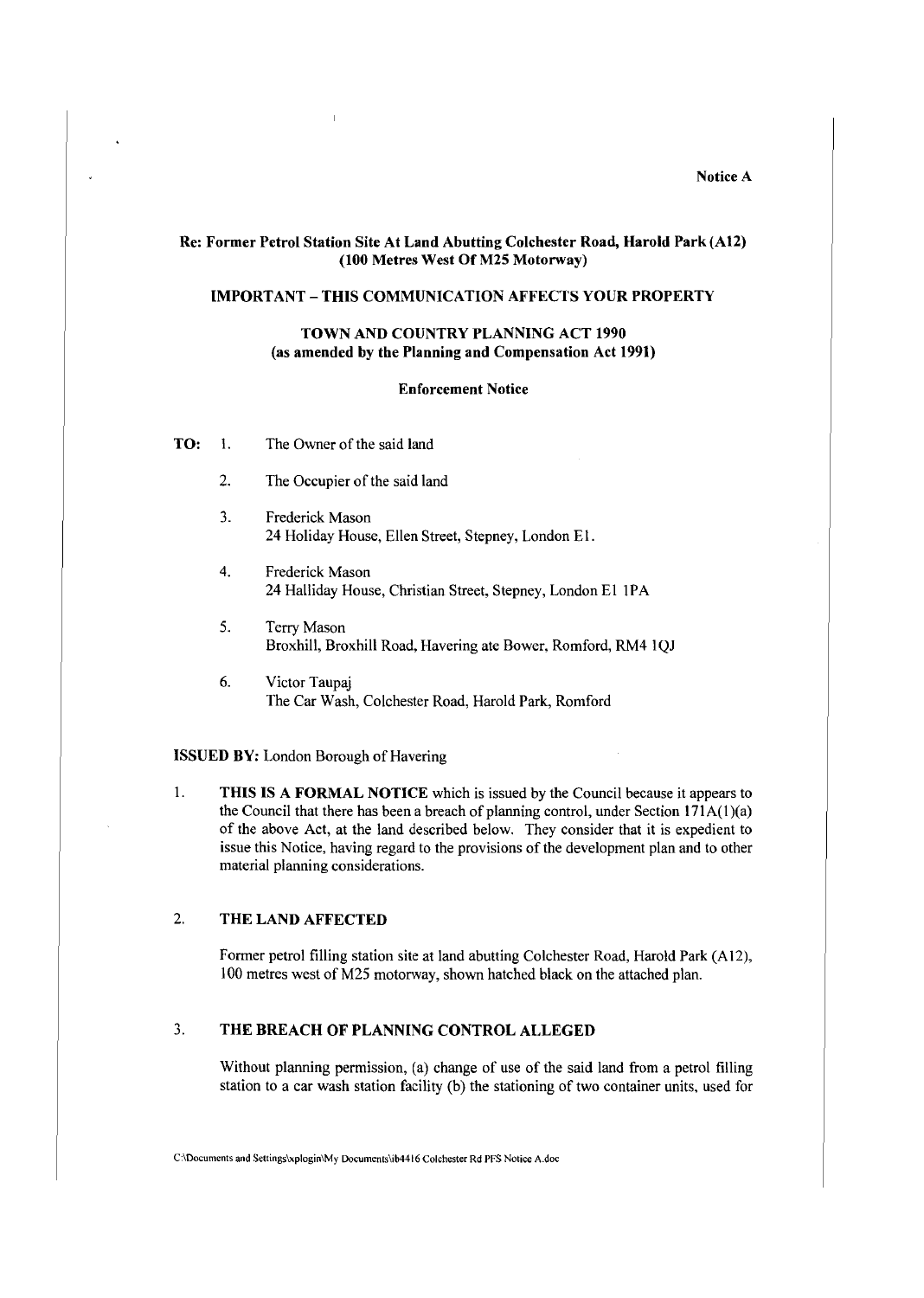ancillary storage and accommodation uses (marked 1 and 2 on the plan accompanying this notice).

### 4. **REASONS FOR ISSUING THIS NOTICE**

It appears to the Council that the above breaches of planning control have occurred within the last 10 years. The site lies in the Metropolitan Green Belt where there is a presumption against inappropriate development. The unauthorised activity does not fall within any of the categories of acceptable development, is inappropriate and both in principle and in terms of impact harmful to the purpose and appearance of the Green Belt and is therefore contrary to Policies GRB2, GRB4 and GRB16 of the adopted Unitary Development Plan.

# 5. **WHAT YOU ARE REQUIRED TO DO**

i) Stop using the land for the washing of vehicles.

Time for compliance: three months from the effective date of this notice.

ii) Remove from the land all containers, equipment, apparatus, vehicles, tools, scrap, waste and machinery brought onto the land in connection with the unauthorised vehicle washing use.

Time for compliance: three months from the effective date of this notice.

### 6. **WHEN THIS NOTICE TAKES EFFECT**

This Notice take effect on **25<sup>1</sup> <sup>h</sup>April 2003** unless an appeal is made against it beforehand.

Dated: 12<sup>th</sup> March 2003

Signed:

 $\mathcal I$ 

Authorised Officer

On behalf of London Borough of Havering Town Hall Main Road Rom ford RMI 3BD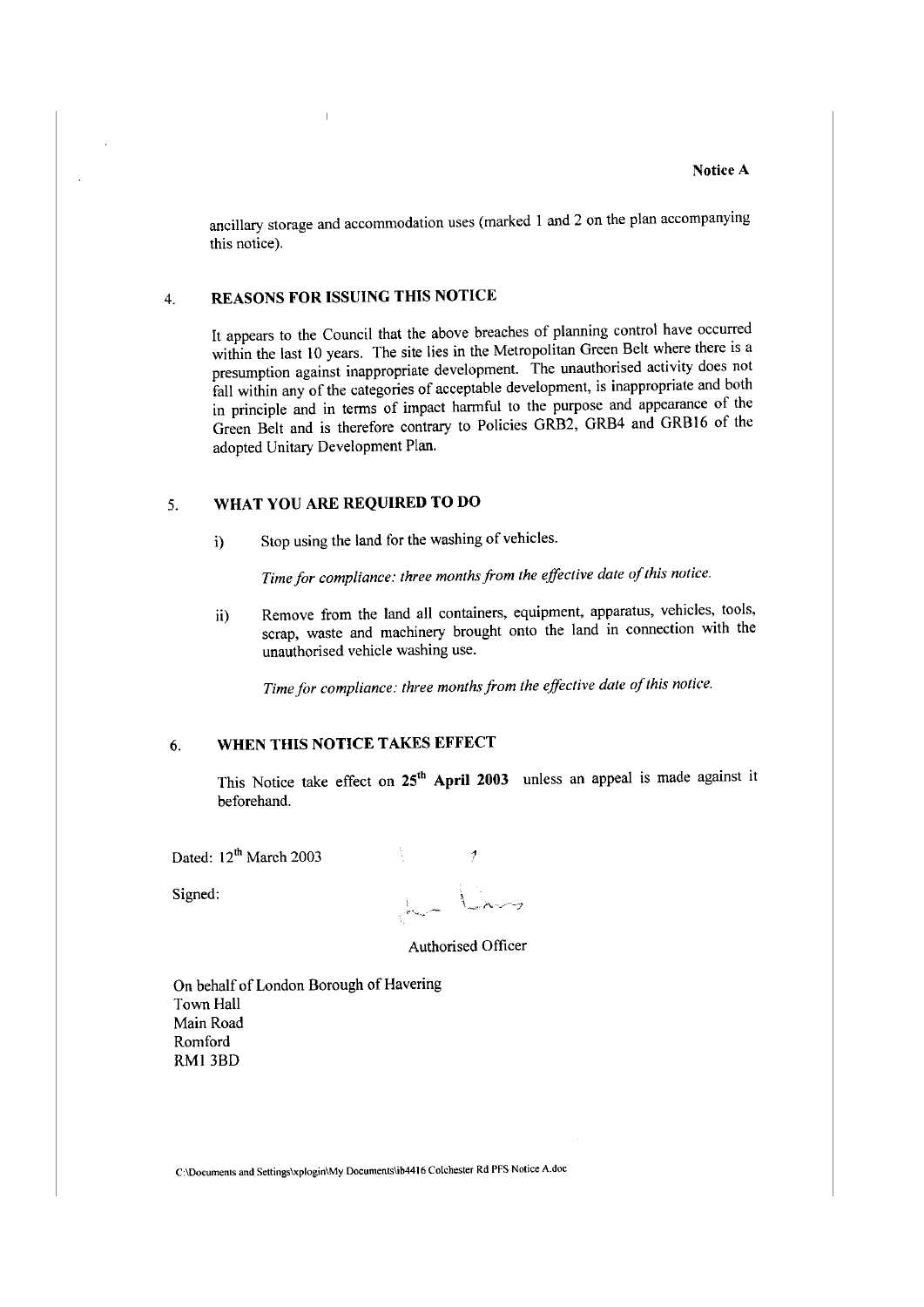#### **YOUR RIGHT OF APPEAL**

You can appeal against this Notice but any appeal must be received or posted in time to be received by the Secretary of State before  $25<sup>th</sup>$  April 2003. The enclosed booklet "Enforcement Appeals – A Guide to Procedure" sets out your rights. Read it carefully. You may use the enclosed appeal forms. One is for you to send to the Secretary of State if you decide to appeal. The other is for you to keep as a duplicate for your own records. You should also send the Secretary of State the spare copy of this Enforcement Notice which is enclosed.

# **WHAT HAPPENS IF YOU DO NOT APPEAL**

If you do not appeal against this Enforcement Notice it will take effect on  $25<sup>th</sup>$  April 2003 and you must then ensure that the required steps for complying with it, for which you may be held responsible, are taken within the period specified in the Notice.

# **FAILURE TO COMPLY WITH AN ENFORCEMENT NOTICE WHICH HAS TAKEN EFFECT CAN RESULT IN PROSECUTION AND/OR REMEDIAL ACTION BY THE COUNCIL.**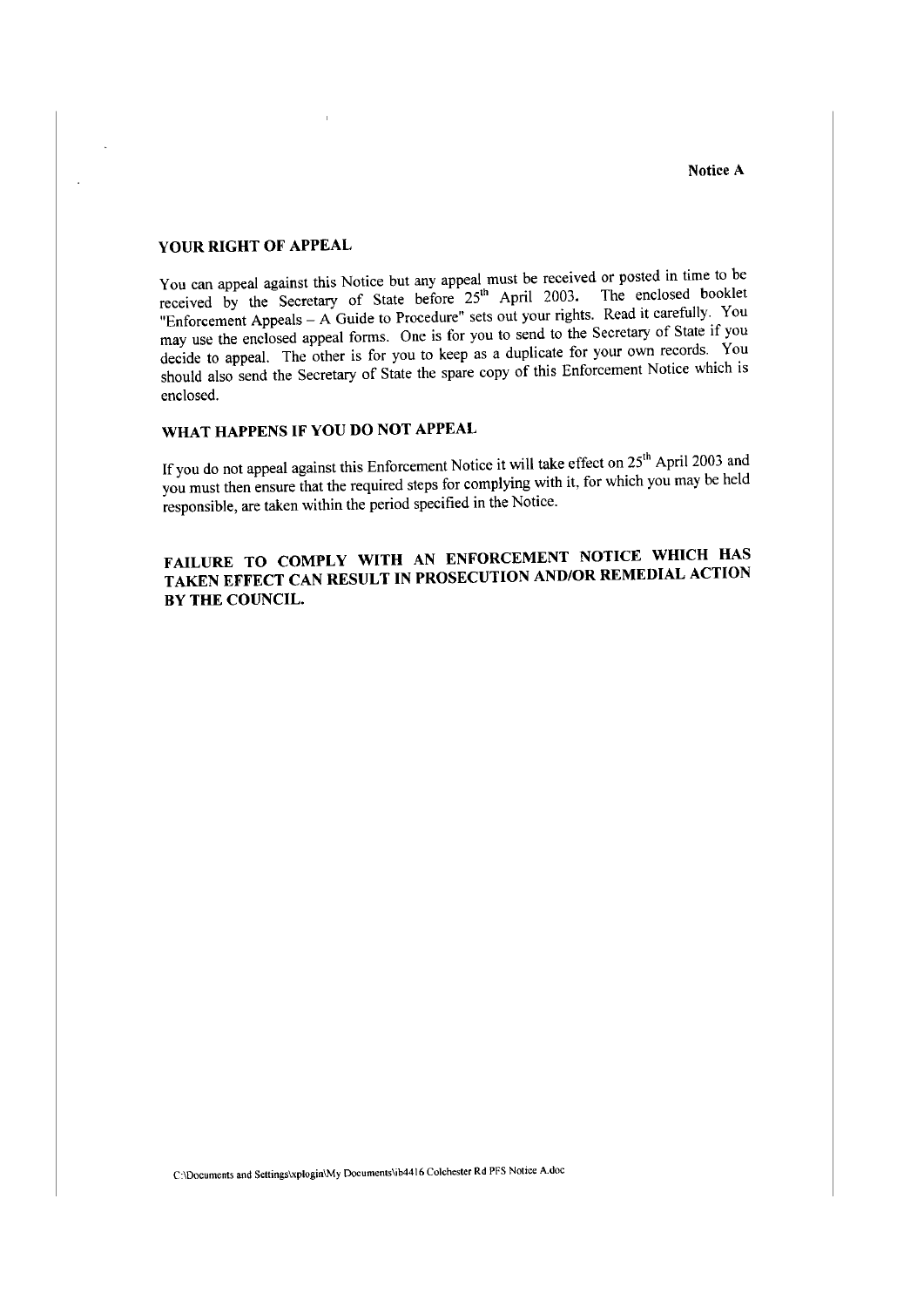

Reproduced from the Ordnance Survey mapping with the permission of the Controller<br>of Her Majesty's Stationery C .ce (c) Crown copyright. Unauthorised re. aduction<br>infringes Crown Copyright and may lead to prosecution or ci

 $\leftarrow$ 

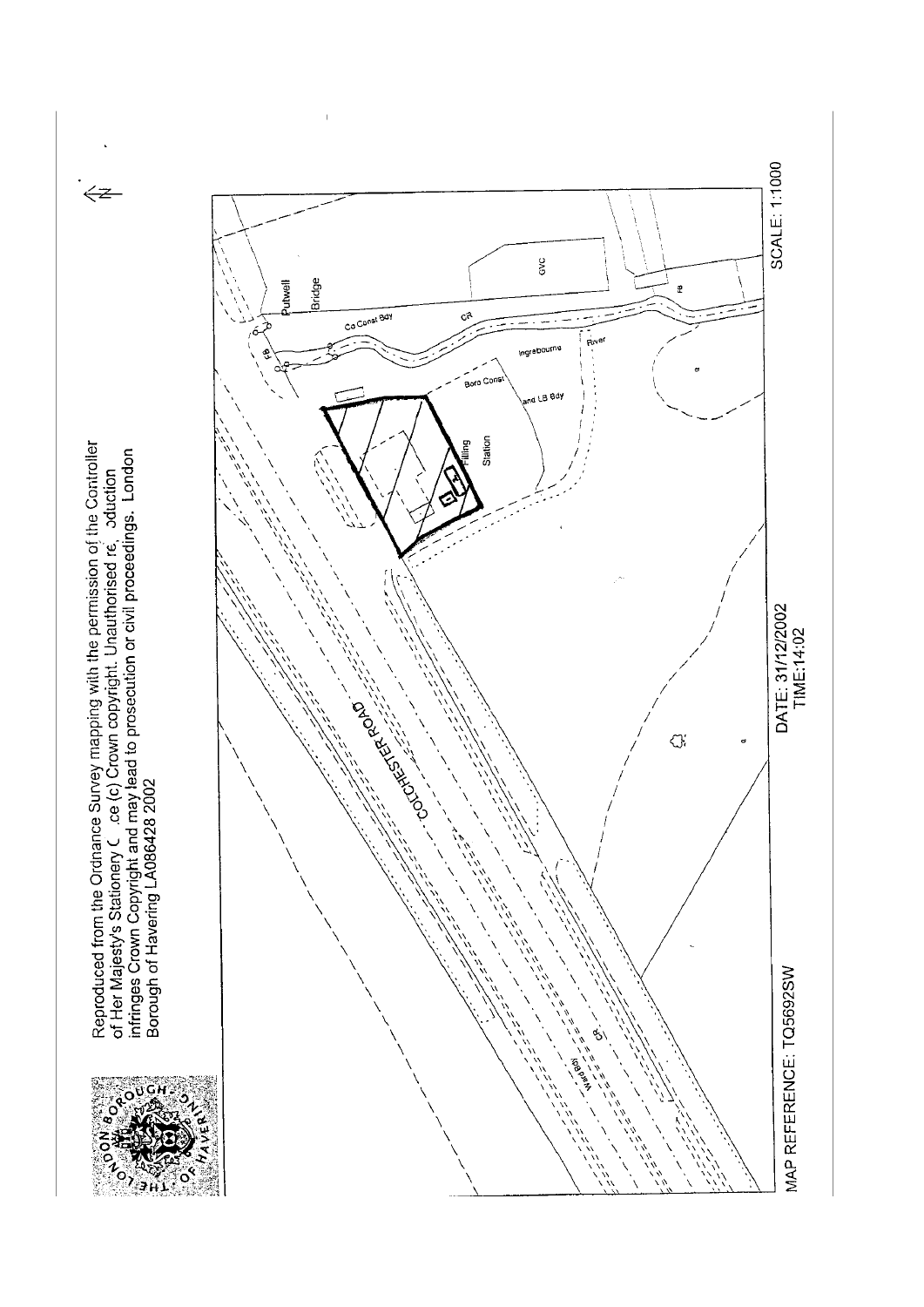#### **Notice B**

# **Re: Former Petrol Station Site At Land Abutting Colchester Road, Harold Park (A12) (100 Metres West OfM25 Motorway)**

# **IMPORTANT-THIS COMMUNICATION AFFECTS YOUR PROPERTY**

# **TOWN AND COUNTRY PLANNING ACT 1990** (as **amended by the Planning and Compensation Act 1991)**

#### **Enforcement Notice**

**TO:** I. The Owner of the said land

 $\ddot{\phantom{0}}$ 

- 2. The Occupier of the said land
- 3. Frederick Mason 24 Holiday House, Ellen Street, Stepney, London El.
- 4. Frederick Mason 24 Halliday House, Christian Street, Stepney, London EI I PA
- 5. Terry Mason Broxhill, Broxhill Road, Havering ate Bower, Romford, RM4 IQJ
- 6. Victor Taupaj The Car Wash, Colchester Road, Harold Park, Romford

**ISSUED BY:** London Borough of Havering

I. **THIS IS A FORMAL NOTICE** which is issued by the Council because it appears to the Council that there has been a breach of planning control, under Section 171A(1)(a) of the above Act, at the land described below. They consider that it is expedient to issue this Notice, having regard to the provisions of the development plan and to other material planning considerations.

### 2. **THE LAND AFFECTED**

Former petrol filling station site at land abutting Colchester Road, Harold Park (A12), I 00 metres west of M25 motorway, shown hatched black on the attached plan 'A'

### 3. **THE BREACH OF PLANNING CONTROL ALLEGED**

Without planning permission, the rebuilding of a sales building hatched black and erection of fencing shown marked A-B-C-D-E-F on the attached plan 'B'.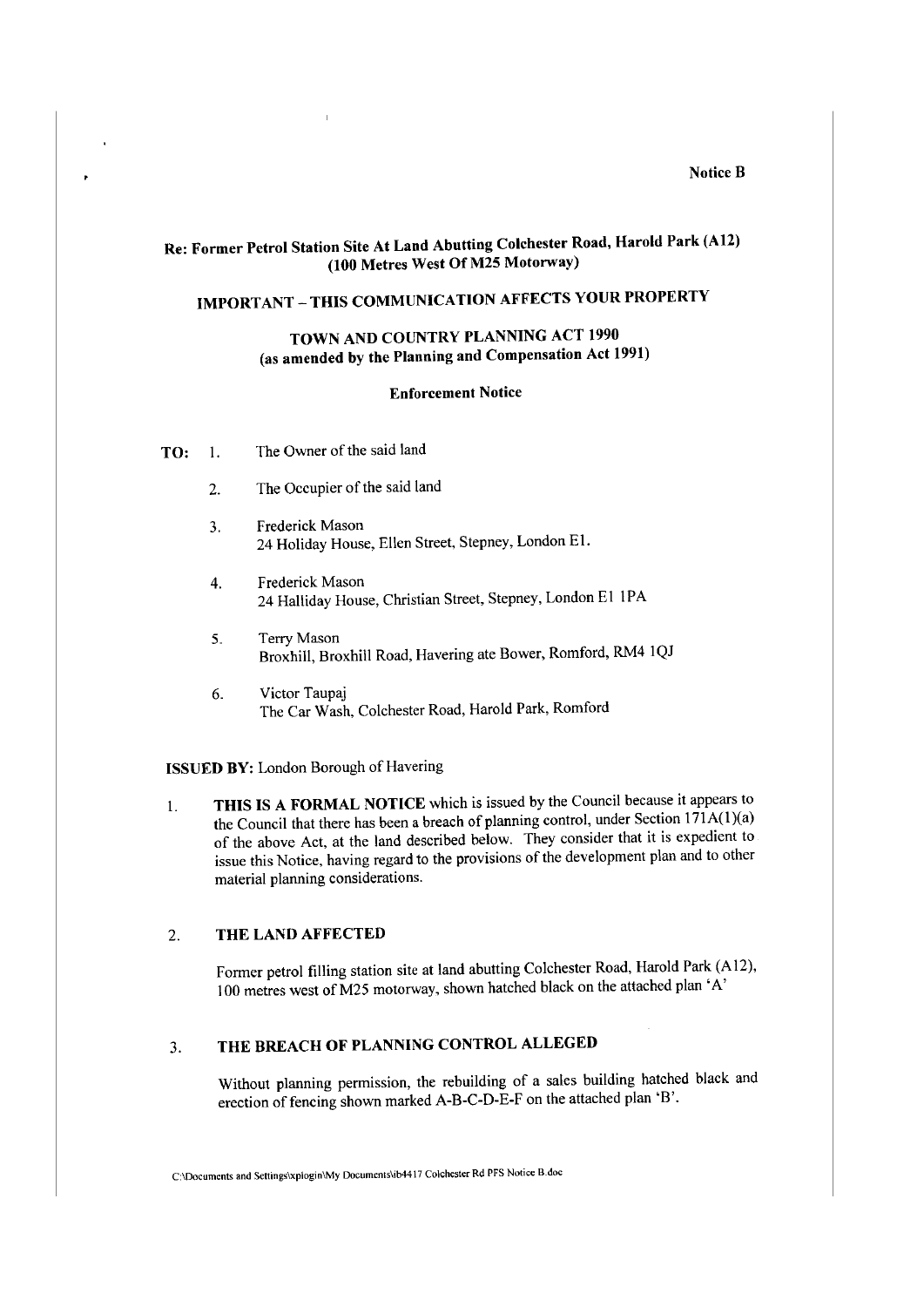# **4. REASONS FOR ISSUING THIS NOTICE**

It appears to the Council that the above breach of planning control has occurred within the last 4 years. The site lies in the Metropolitan Green Belt within which there is a presumption against inappropriate development. This site does not fall within any of the categories of acceptable development. The unauthorised structures/fencing are inappropriate within and harmful both in principle and in terms of impact to the purpose and appearance of the Green Belt. The developments are contrary to Policies GRB2, GRB4 and GRB16 of the adopted Unitary Development Plan.

# 5. **WHAT YOU ARE REQUIRED TO DO**

- i) Remove the sales building from the land Time for compliance: three months from the effective date of this notice.
- ii) Remove from the land the fencing marked A-B, B-C, C-D, D-E, E-F, C-F, F-A on the attached plan 'B'. *Time for compliance: three months from the effective date ofthis notice*
- iii) Remove from the land all rubble, debris, plant and machinery arising through compliance with steps (i) and (ii) above. Time for compliance: three months from the effective date of this notice

## 6. **WHEN THIS NOTICE TAKES EFFECT**

This Notice take effect on **25<sup>1</sup> <sup>h</sup>April 2003** unless an appeal is made against it beforehand.

Dated: 12<sup>th</sup> March 2003

Signed:

Authorised Officer

On behalf of London Borough of Havering Town Hall Main Road Romford RM! 3BD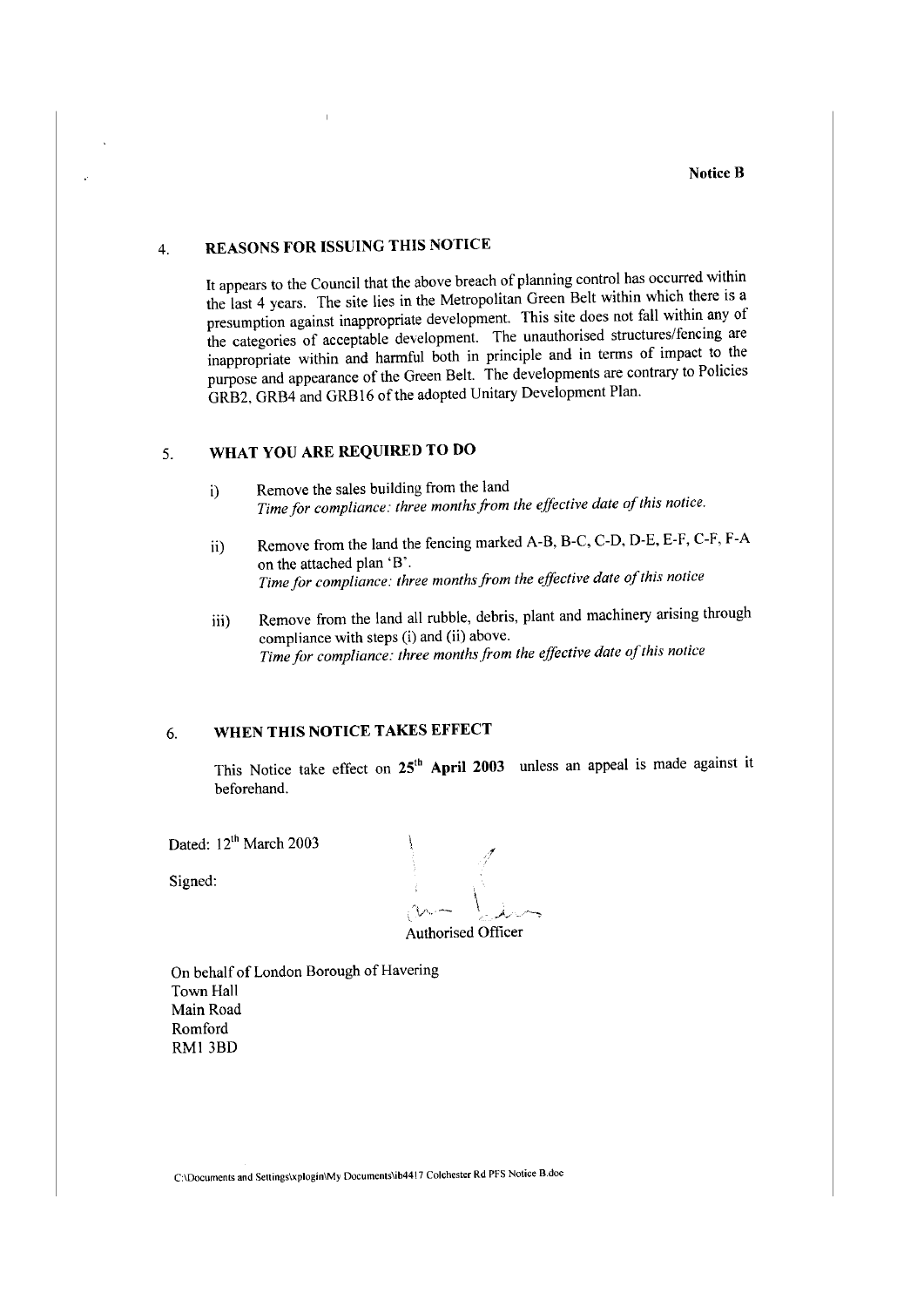### **YOUR RIGHT OF APPEAL**

You can appeal against this Notice but any appeal must be received or posted in time to be received by the Secretary of State before  $25<sup>th</sup>$  April 2003. The enclosed booklet "Enforcement Appeals – A Guide to Procedure" sets out your rights. Read it carefully. You may use the enclosed appeal forms. One is for you to send to the Secretary of State if you decide to appeal. The other is for you to keep as a duplicate for your own records. You should also send the Secretary of State the spare copy of this Enforcement Notice which is enclosed.

### **WHAT HAPPENS IF YOU DO NOT APPEAL**

If you do not appeal against this Enforcement Notice it will take effect on 25<sup>th</sup> April 2003 and you must then ensure that the required steps for complying with it, for which you may be held responsible, are taken within the period specified in the Notice.

**FAILURE TO COMPLY WITH AN ENFORCEMENT NOTICE WHICH HAS TAKEN EFFECT CAN RESULT IN PROSECUTION AND/OR REMEDIAL ACTION BY THE COUNCIL.**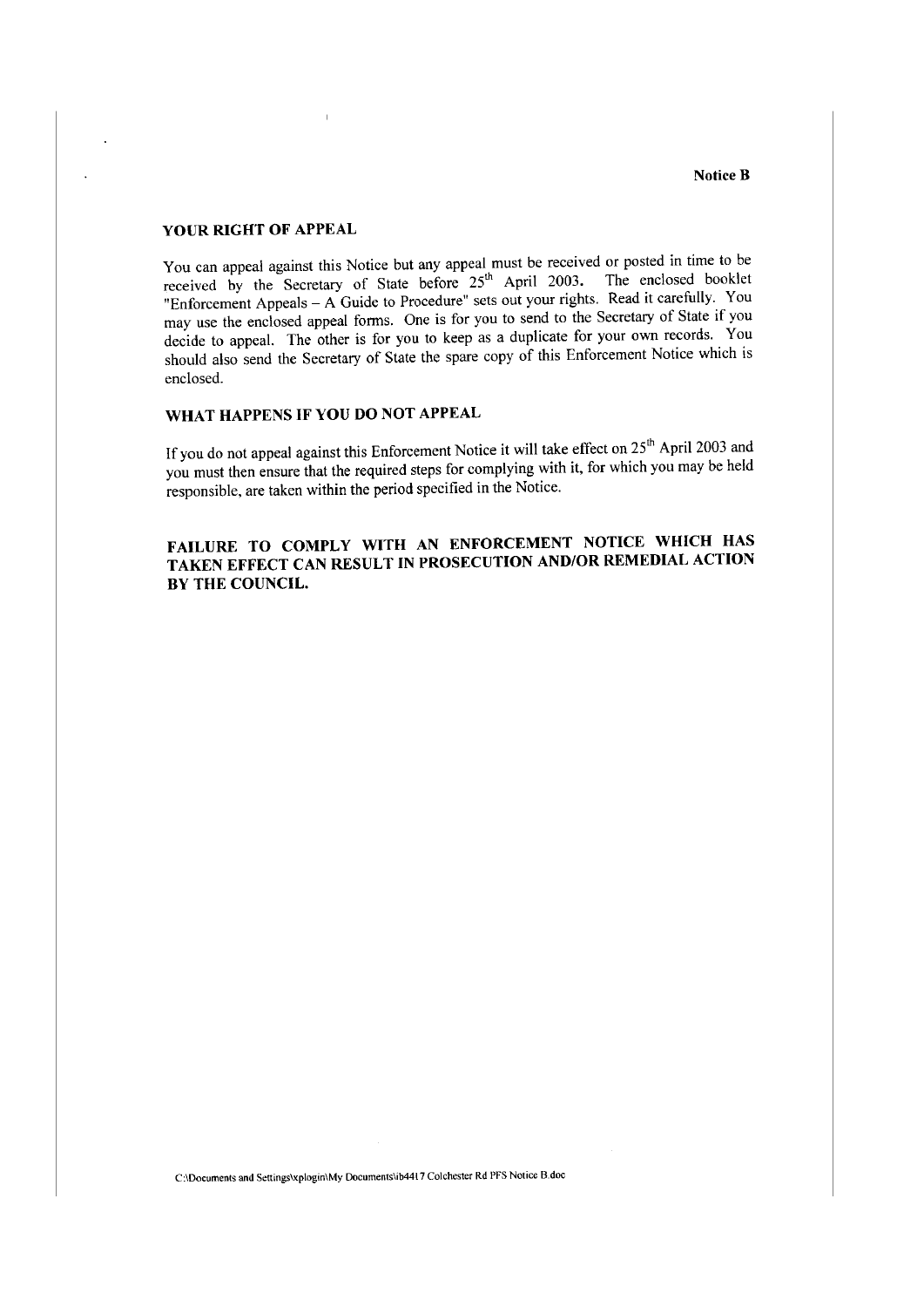